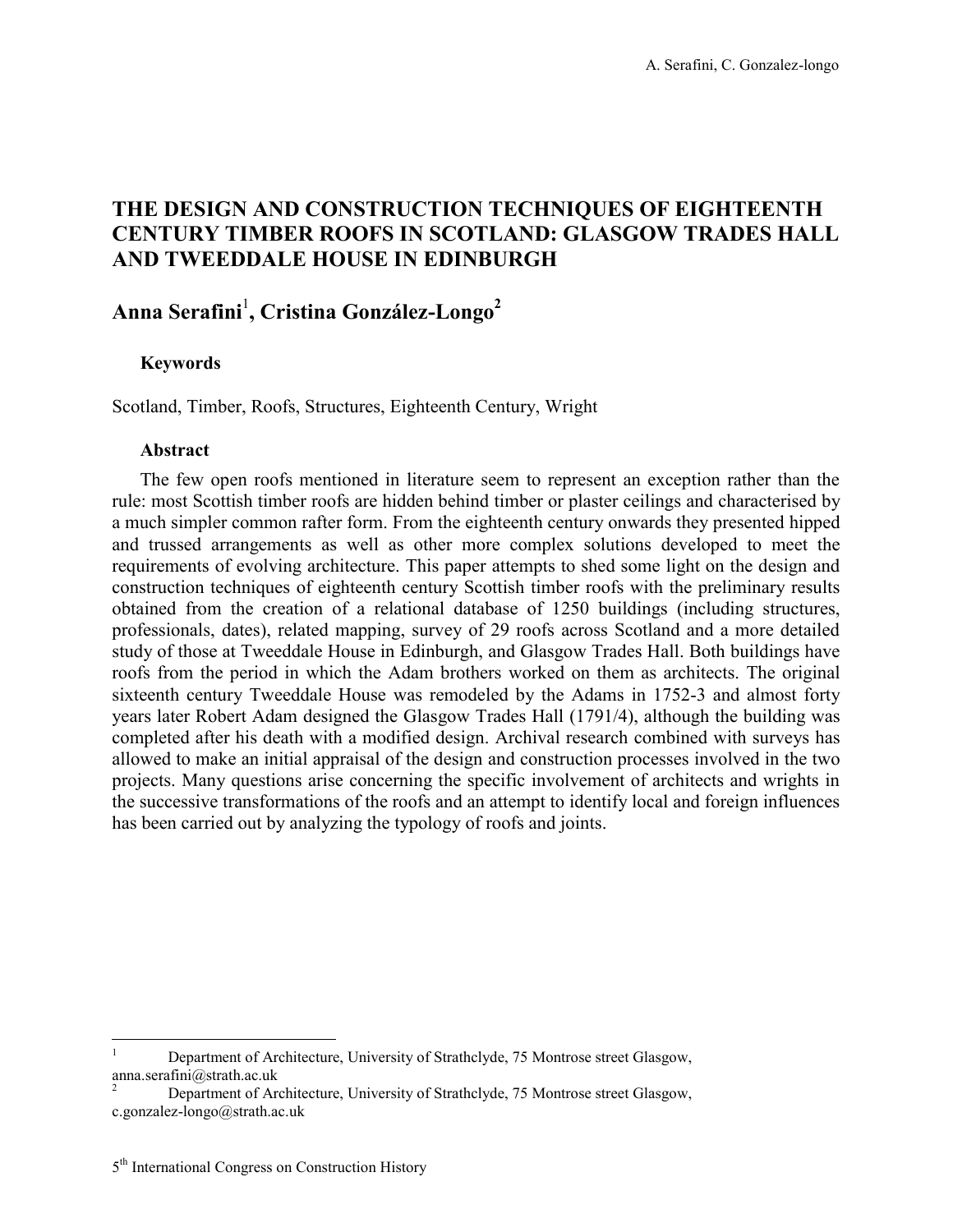### **INTRODUCTION**

Scottish roof structures seem to have been a neglected area within the construction history studies. Emerging research (Hanke 2006, Newland 2010, Crone and Mills 2012) has started to shed some light, although it is still fragmented. The main focus so far has been on spectacular open structures (Stell and Baillie 1993) or on roof structures up to 1647 in a restricted geographical area (Hanke 2006).

Our ongoing research considers a more comprehensive geographical area (Scotland) and chronological period (seventeenth and eighteenth centuries). This paper presents some initial results on the design and construction techniques of eighteenth century Scottish timber roofs. From an extensive relational database of 1250 buildings, a selection of 29 groups of buildings has been surveyed throughout Scotland. From these, Tweeddale House in Edinburgh, and Glasgow Trades Hall, both with a distinctive construction phase by the Adam family, have been identified as suitable case studies to start understanding the origin, development, influences and authorship of Scottish roof structures.

#### **SEVENTEENTH CENTURY TIMBER ROOFS IN SCOTLAND**

Although the evidence for medieval Scottish carpentry is scarce, the few surviving roofs seem to testify Scotland was aligned with the English tradition of hammer-beam roofs (Hanke 2006). From the sixteenth century onwards, as suggested by Hanke and confirmed by our own surveys, most Scottish roofs are gabled with a simple, closely spaced, common rafter form and their structure is hidden behind timber or plaster ceilings. They are A-shaped frames of square uniform scantling with no distinction between principal and common rafters. There is absence of wall-plates, tie-beams and purlins. The longitudinal rigidity is assured by the gable walls and the sarking: two layers of sawn deals that run horizontally and vertically and comprise in-between a sort of fleece for insulation. Additional rigidity is sometimes provided by the rafter foot whose ashlar post is extended downward on the masonry. Joints are mortice and tenon, or lapped. Dovetail joints appeared in Scotland only by the end of the seventeenth century.

This common rafter form is part of the Romanesque Northwest European school of carpentry. The use of sarking and the rafter foot, and the absence of wall-plates and purlins, are nevertheless distinctive Scottish features (Hanke 2006). Remarkably, this characteristic common rafter form is found in Scotland up to the eighteenth century, whilst side purlins and queen/king struts in England (Hewett 1980) and trestle-based structures in Continental Europe (Ostendorf 1908, in Hanke 2006) had already been introuced since the thirteenth century.

#### **THE INTRODUCTION OF THE TRUSSED ROOF IN SCOTLAND**

Before classical architecture became the norm in Britain, both English and Scottish wrights (carpenters) understood timber elements in roofs as behaving in compression and refrained from using tension-absorbing elements to counteract the tie-beam deflection, as was instead common practice in Italy (Valeriani 2005). With the introduction of classical architecture in England by Inigo Jones (1573-1652) hipped roofs, mansard roofs, domes and other complex arrangements started being used. Gable walls disappeared and roofs had to be shallower and cover bigger spans; local traditional roofing methods became inadequate and the trussed roof had to be adopted (Yeomans 1992). The simpler trussed roof form, the king-post truss, has a central vertical element suspended from the apex of the "timber arch" formed by the principal rafters; in this way the post acts as a tie and supports the tie-beam, preventing its deflection. Whilst the first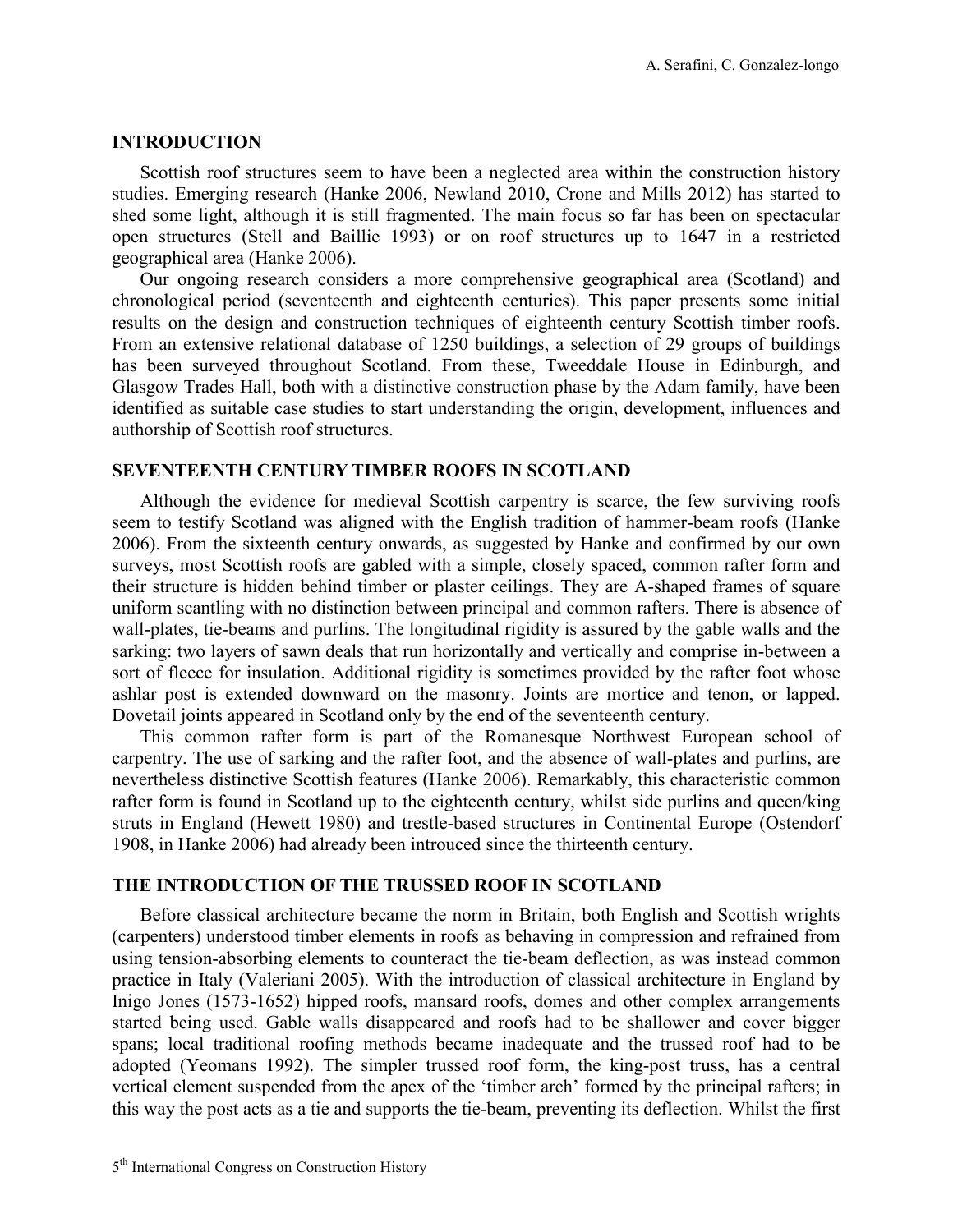English trussed roofs can be seen in Jones" buildings, Sir Christopher Wren"s later designs were undoubtedly the most innovative and influential (Yeomans 1992). They were both influenced by Italian treatises (Valeriani 2006).

Classical architecture arrived in Scotland in the seventeenth century with Sir William Bruce and James Smith who built the first hipped and mansard roofs but still using common rafter roofs. Since they often remodeled old buildings, they benefited from intermediate spine walls reducing the roof span, as in Holyrood Palace (1671-9) or Dalkeith House (1702-11). The first known drawing of a trussed roof for a Scottish building is the 1720"s William Adam"s New College Library in Glasgow (Hanke 2012) with a simple king-post roof (fig. 1). The joggles shown at the top and base of the king-post can also be found in English roofs of the period (Yeomans 1992). Joggles are shown in some Italian treatises: 1449 Mariano di Jacopo (Barbisan and Laner 2003) and 1600 Serlio. Since William did not visit London until 1727, it is likely that his reference was the copy of Serlio's treatise he owned (Rowan 1990), which illustration also shows the post dovetailed in the tie-beam (fig. 2). Unfortunately the building has now disappeared so it is not possible to see if this design was realised. Other of Adam"s buildings of the period, such as Duff House (1735-40) and Arniston House (1726-33), do not have trussed roofs. This brings to the hypothesis that Adam"s design intention to build trusses clashed with the lack of familiarity of local wrights with these emerging structures.

The earliest trussed roofs we have identified so far in Scotland are Oakshaw Trinity church in Paisley (1754-6), a queen-post roof (approx. 20m), whose arrangement suggests an inspiration from Wren"s St Michael"s Paternoster Royal (1690), and Auchinleck House (1755), a king-post roof (approx. 10m) with a curious "bulb" shape at the top of the post (fig. 6).



Figure 1: W. Adam"s design for the Glasgow New College Library, 1720 (Adam 2011)



Figure 2: A post with joggles and a post dovetailed in the tie-beam as shown in Serlio (1600)

#### **Common rafter roofs anticipating the trussed system: Tweeddale House in Edinburgh**

The introduction of the trussed system in Scotland was slow and gradual: many eighteenth century roofs still show a common rafter form. A good example is Tweeddale House's roof. The house was built in sixteenth century as a small rectangular single pile mansion, with a projecting stair tower, and around 1600 it was extended to the north, transforming it into a double pile (Gifford 1984). Throughout the seventeenth century it was renovated and in 1750-6 the  $4<sup>th</sup>$ Marquess of Tweeddale commissioned its reconstruction to John and Robert Adam (Gifford 1984). Deacon Thomas Dunlop, who had previously done other works for the Marquess (NRS CS96/2243), was the wright and contractor. The roof was completely dismantled and rebuilt (NLS MSS.14665). Some repair works were done later in 1779-82 (NLS MSS.14680) and in 1791 the house was extended to the west (fig. 3).

Although only partly visible today we can appreciate that the structure is the one reconstructed by Dunlop in 1750-6. Additional rafters (fig. 3, f) have been later added on top of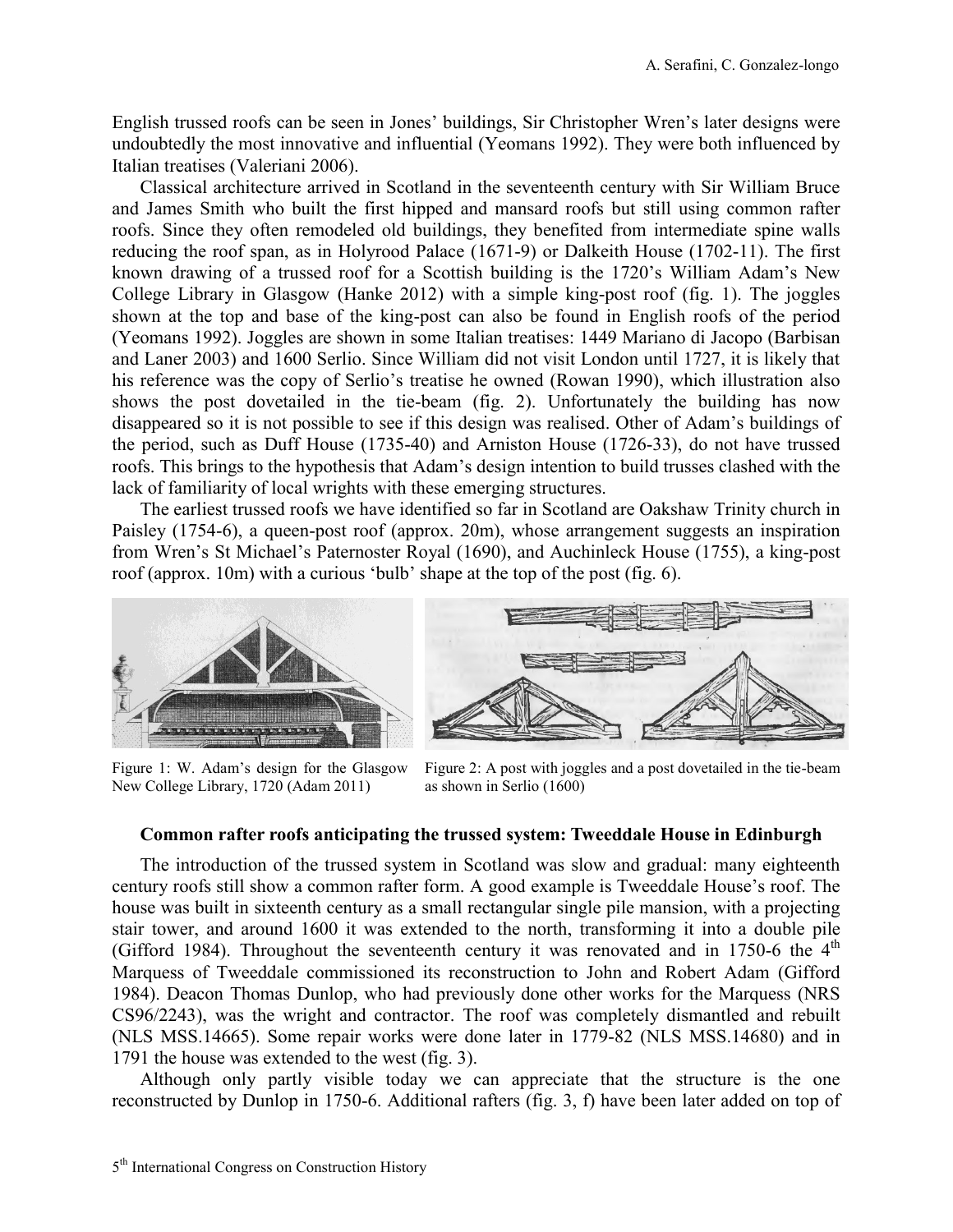it, perhaps as part of the 1779/82 works to stop water ingress from damaging the bottom part of Dunlop"s rafters, which had in fact to be substituted with prosthesis during the works in 1980s.

Tweeddale"s roof retains many features of seventeenth century common rafter roofs. The pitch is steep (40°) compared to contemporary trussed roofs, such as Oakshaw Trinity church (34°) (fig. 4). The frames are very closely spaced (50cm max) and they do not have tie-beams nor wall-plates, like in Balcaskie House (1668). Though the span is quite wide (11.4m), due to its double pile configuration, a spine wall reduces it to 6.2m, just like in Holyrood Palace (1671).



Figure 3: On the left the transversal section of Tweeddale house roof structure with reference plan (Anna Serafini); on the right from top to bottom cleats used in church of Sant"Agata di Mugello in Scarperia, Florence (Tampone 2001), a truss drawn by Mariano di Jacopo (1449 in Munafò 2002), Brodie Castle Stables (Anna Serafini)

Other features of the roof anticipate the emerging trussed system. The frames are divided in principal and secondary frames. Two purlins (fig. 3, c), one on each side, connect the principal frames together: they are tenoned in cleats (fig. 3, d) that are in turn dovetailed on the sides of the rafters to reinforce their section where the purlins abut. Whilst purlins are normally employed in trussed roofs, cleats seem to be a more common feature in Italy, in both buildings and treatises (fig. 3). In Scotland we have identified them also in Oakshaw Trinity church and in Brodie Castle stables (end 18C) (fig. 3). Other interesting features are the two vertical struts (fig. 3, e), one on each side, hanging from the rafters and giving additional support to the raised tie-beam. These tension-absorbing members suggest an awareness of the problem of beam deflection, and can be seen as an antecedent of king/queen-posts (Hanke 2008). They appear also in Stirling Castle Palace (Hanke 2008 suggests beg. 18C) and Newhailes House (1730). However, the solution does not show a full understanding of their role as they create additional load on the rafters. The use of dovetail joints shows awareness that the jointed elements act in tension.

We do not know who designed this roof. John and Robert Adam, the architects in charge, were also working at Yester House for the Marquess at the time (Dunbar 1972) and this could explain why Dunlop had a wider commission in the building, as wright and masonry contractor (NLS MSS.14665). Dunlop had been apprentice to John Montgomery in Mary"s Chapel, the incorporation of masons and wrights, from 1700 to 1711 (ECA SL 34/4/2). He was probably one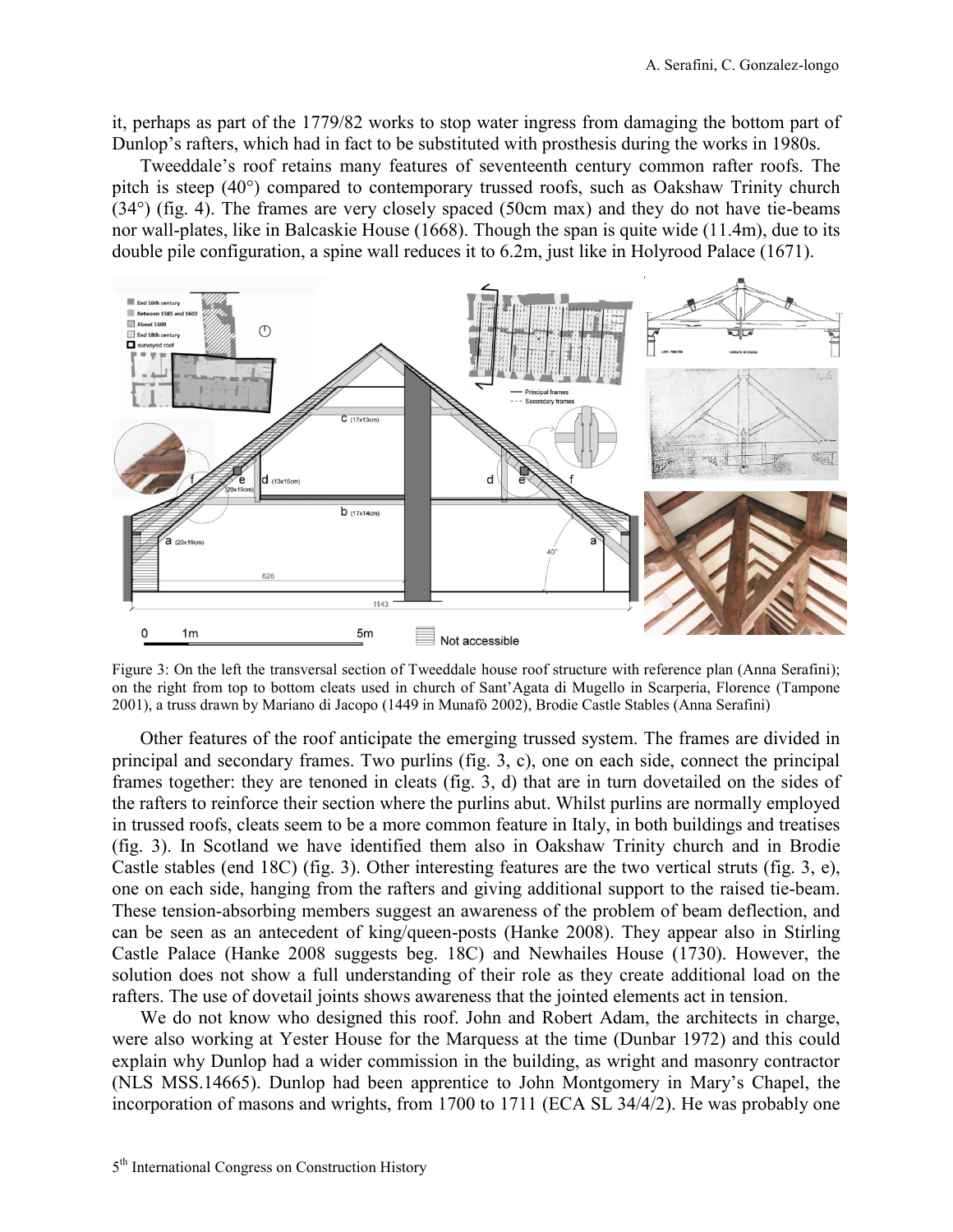of the foremost wrights in Edinburgh at the time: he was Deacon of the incorporation and had eight apprentices through his life (ECA SL 34/4/2). The exact role of wrights in Scottish projects at the time needs further research. The word "wright" has disappeared from English construction vocabulary, superseded by 'carpenter' (for heavier structural work) and 'joiner' (for furniture and fittings). The Oxford English Dictionary defines 'wright' as a generic "constructive" workman" or "one who deals with wood, a carpenter, a joiner". In fact wrights in Scotland used to deal with all the timber work, from roofs, to flooring, to windows, furniture, etc., and started working as contractors in the seventeenth century (Dunbar 1976, Newland 2010), just like carpenters in England (Yeomans 1992). Their role was increasingly important in the construction site, and they outnumbered masons in the incorporation (ECA SL 34/4/2). It is therefore reasonable to think that in case of minor works, such as Tweeddale House, the roof structure was both designed and built by Dunlop.

#### **Scottish trussed roofs: Glasgow Trades Hall**

The brothers Adam"s earliest trussed roofs known in Scotland are in Fort George: the Museum and Staff block (1762), the Ordnance Store (1759/61) and the Chapel (1763) (fig. 4). In all of them, the purlins are misplaced as they should be where the struts meet the rafters, in order to avoid additional load. Again it is not easy to conclude who might have designed these roofs. At the time only John was in Scotland, Robert, James and William were in London. William had died in 1748 but he may have brought skilled English carpenters from his London trip. Lewis (2006) noted that in 1760s-70s his son Robert hired men in London whose names are found in the Edinburgh New Town ten years later. Another possible source could have been Price"s new treatise (1733) at the Adams" library (Rowan 1990). This could explain the misplaced purlins, since Price never showed the purlins' location in his drawings.



Figure 4: Roofs at Fort George, from left to right: Staff block (1762); Ordnance Store (1759/61); Chapel (1763) (Anna Serafini); the graphic scale relates to all drawings.

Further considerations can be made by comparing Robert Adam"s design for Glasgow Trades Hall (1791-4) with the structure built after his death in 1792 (fig. 5). Adam"s design was chosen by the Trades Incorporations in 1791 through an invited competition between him, James Jaffray and John Craig (GCA T-TH 1/1/7). The extra land required for Adam"s additional lateral wings was never bought: the design for a building ca. 33.5m long had to be adapted to a plot only 30.5m long. If we compare Adam"s drawings with the present structure (fig. 5) we can see the overall proportions distorted and the diameter of the dome dramatically decreased (Sutherland 2005). After Robert"s death, the wright John Brown was appointed contractor under the supervision of James and William Adam (GCA T-TH 1/1/7) who did not seem to have been involved in the design process. It seems therefore reasonable to think Brown took on a leading role in the works.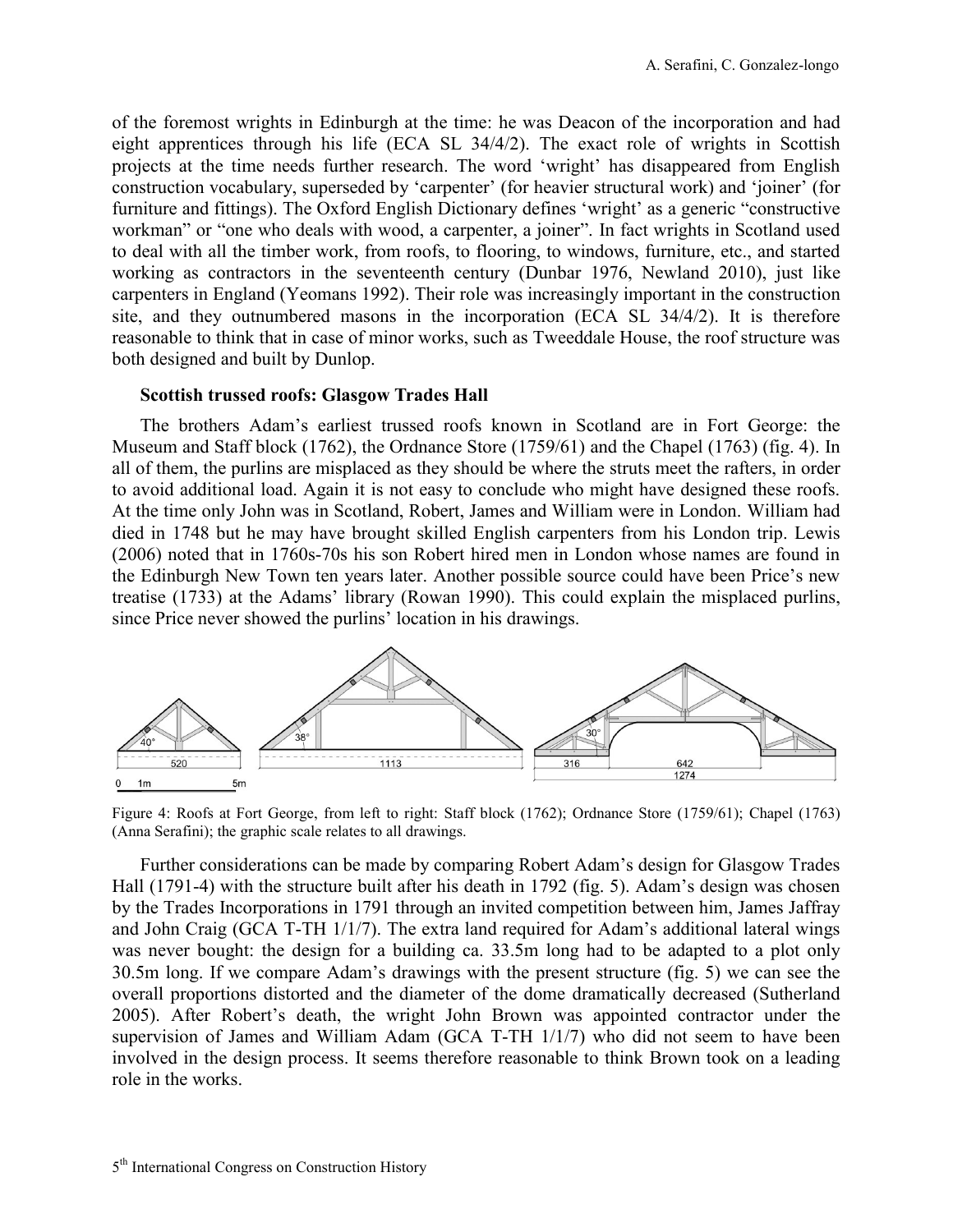

Figure 5: Transversal section of the roof structure at Glasgow Trades Hall, as designed by R. Adam on the left (SM Adam vol.48/25), and as built on the right (Anna Serafini); the graphic scale relates to both drawings.

The present structure (fig. 5) is composed of 8 parallel queen-post trusses; the 4 middle ones support a drum, dome and lantern above, and leave space for a dome below (originally wider). The span is not excessively wide (10.9m) but the structure is quite tall (10.5m below the lantern). The joints are correctly designed with joggles and iron straps so that the queen-posts (fig. 5, a) hang from the principals (fig. 5, b) and support the tie-beam (fig. 5, c). The bottom of the post is connected to the tie-beam with a system of cotters and folding wedges passing through the elements (fig. 5): a detail developed in England at the beginning of the nineteenth century, according to Yeomans (1992). It could thereafter be one of the very first uses of this device. The trusses sit on a lower "arch" system, formed by two slanted braces (fig. 5, d) and a horizontal beam (fig. 5, e). The slanted braces spring from the base of timber posts (fig. 5, e) that are partly (on the left) or completely (on the right) embedded in the walls. On these posts sit the tie-beams.

This is one of the two weak points of the structure. The lateral posts and the wall-heads behind them are unable to counteract the horizontal thrust coming from the truss above. The lower 'arch' system partially opened in time and wooden wedges had to be inserted between the slanted braces and the horizontal beam. The wall-head was reconstructed and steel rods and plates were added with the same purpose. The other weak point is the insufficient longitudinal rigidity. Even though the sarking is still employed, the trusses do not rest on wall-plates - or if they do, they are embedded in the wall and therefore probably rotten - and they only have a few purlins connecting one to the other. This is probably why the dome structure had to be replaced in 1950s with a new steel structure (GCA Box 152 Drawing T6/7).

The structure drawn by Robert Adam in 1791 (fig. 5) shares the above mentioned critical points and also shows an improper design of the joints, which causes the posts to behave in compression, enhancing the tie-beam deflection instead of counteracting it. The built structure has some faults but it shows a better understanding of the trussed system and its construction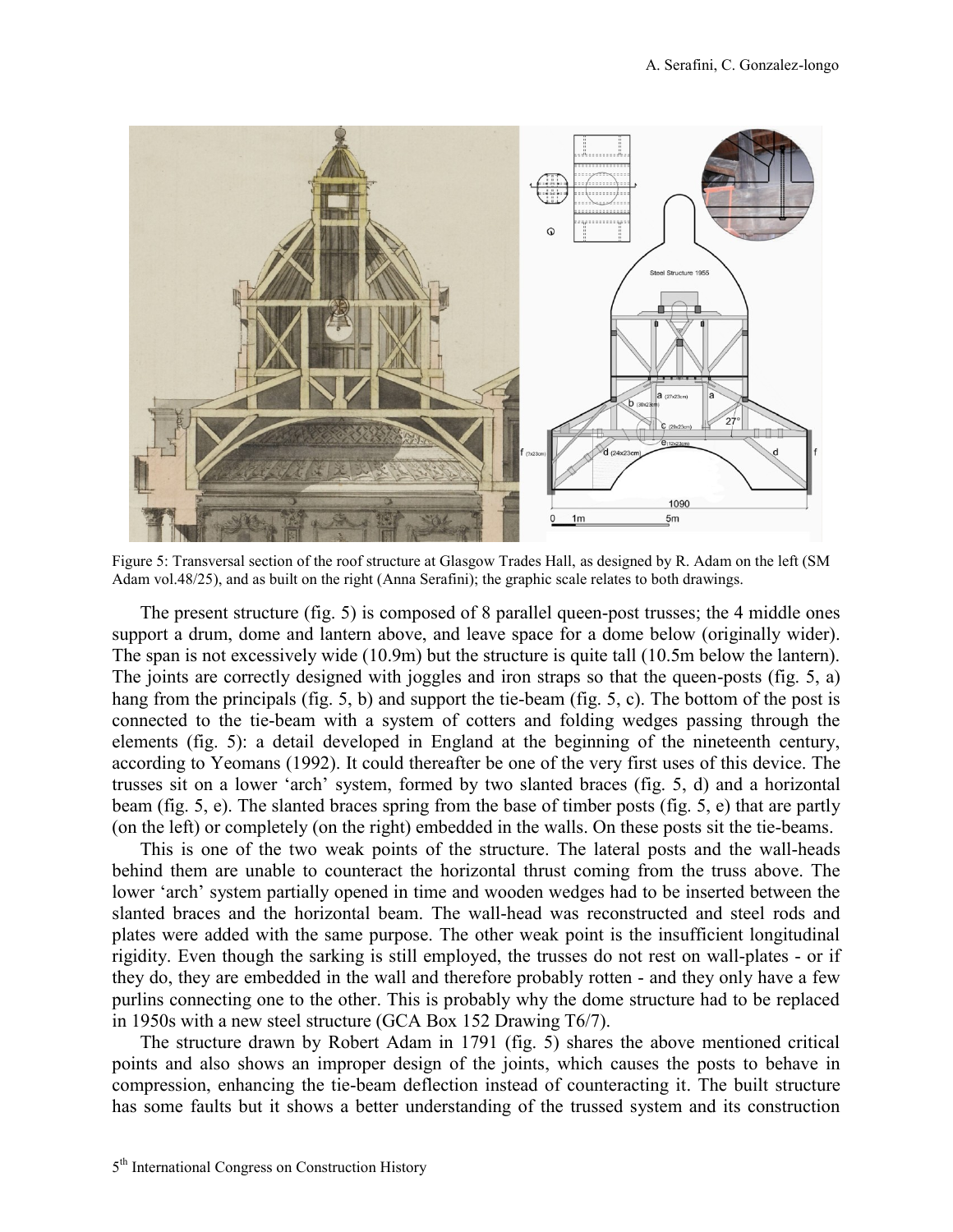details. We do not have evidence of who designed this dome, the first in Glasgow, and little information could be found on John Brown, the wright/contractor at the Trades Hall, from whom no other building seems to remain. Brown was member of the Glasgow incorporation of wrights from 1790 until his death in 1816 (GCA T-TH 9/4/2 and T-TH 9/4/3). His appointment as contractor for such a major work as the Trades Hall only one year after becoming a member of the incorporation suggests he could have been brought from elsewhere by the Adams.

## **CONCLUSIONS**

The existence of an independent Scottish school of carpentry has been denied by scholars such as Ostendorf (1908, in Hanke 2006) and Yeomans (1992). Overall conclusions are hindered by the lack of a more systematic research about the roof structures of the period. However, an outlined picture is emerging which shows characteristic patterns and practices in Scotland.

Hanke (2006) has identified distinctive Scottish features in sixteenth and early seventeenth centuries roof structures: the persistent use of the common rafter form, the sarking, the rafter foot, the absence of purlins and tie-beams. Thanks to the survey of the 29 groups of buildings, and the further research and study of Tweeddale House in Edinburgh and Glasgow Trades Hall, both by the Adam family, some initial conclusions can be tempted on the development of roofs in Scotland in eighteenth century, including when, how and by whom trussed roofs were introduced. Trussed roofs start slowly appearing from mid eighteenth century in Scotland. Whilst there is an unquestioned English influence in their arrangements, some details seem to indicate other sources. The "joggle" detail, found in most Scottish structures, has been always considered a distinctively English feature but could originate from Serlio (1600). Moreover, examples as Brodie Castle Stables, show that notches were used as well as joggles (fig. 3). The characteristic Scottish sarking remains in use, even though butt-purlins are introduced. Cleats, extensively used in Italy too, reinforce the elements' section in critical points. King-posts sometimes have a "bulb" shape at the top, a detail whose origin remains uncertain so far (fig. 6).

The Adams knew the trussed roofs thanks to treatises and pattern-books in their library, and to their travels to London and Italy. Nevertheless, their drawings often show little understanding of the trussed system. William was the first to draw a trussed roof for a Scottish building in 1720, but none of the Adams buildings in the first half of the eighteenth century has trussed roofs. This brings to the hypothesis that, at least in the case of the Adam family, the design of roof structures was responsibility of the wright, rather than the architect. Although architects aspired to build trusses, it seems that at the beginning wrights were unable or unwilling to construct them. An external influence, from England and/or beyond, was necessary for the eventual establishment of trussed roofs in Scotland, as suggested by the heterogeneity of solutions and details.



Figure 6: The "bulb" shape at the top of the posts in (from left to right) Aunchinleck House (1755); Stirling Tolbooth (1785); Culzean Castle (end  $18<sup>th</sup>$  century) (Anna Serafini)